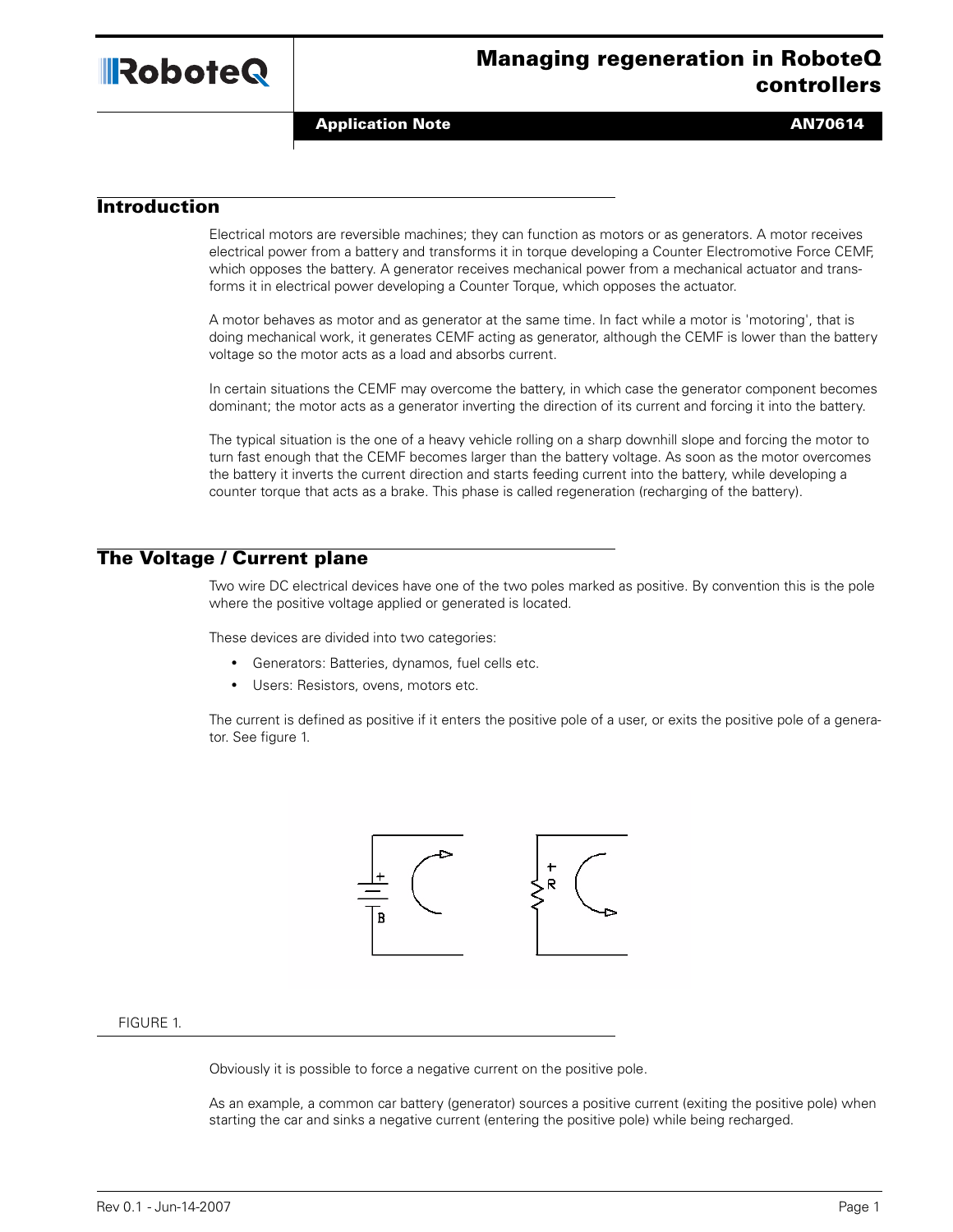Similarly current can be made to exit from the positive pole of a resistor (user) inverting the voltage across it. By representing positive and negative voltage / current in a plane as VI axis, we distinguish four quadrants.

As an example let's look at a car battery (figure 2); Q1 and Q 3 are the quadrants where the battery acts as a generator, since the current exits the positive pole. In Q1 the generator maintains a positive power rail while in Q3 the battery maintains a negative power rail.



### FIGURE 2.

Q2 and Q4 are the user quadrants, where the battery acts as a load to a battery charger that pushes current into the battery recharging it. In Q2 the battery charger output maintains a positive power rail, where in Q4 the charger maintains a negative power rail.

We will see shortly that a permanent magnet DC motor is also a four-quadrant device, acting as a user in Q1 and Q3, and as a generator in Q2 and Q4.

# **The motor as a four quadrant device**

Most electrical motion operated by a battery use permanent magnet PM motors, since in this case no battery current needs to be spent to generate the magnetic field. Reversing the armature current reverses the direction of rotation.

The only exception is for very large vehicles, where high power motors are needed, beyond the capability of permanent magnets, In this case a 'separately excited' motor is used, mostly the shunt version which, as long as the field winding is feed at constant voltage, behaves like a PM motor (constant flux).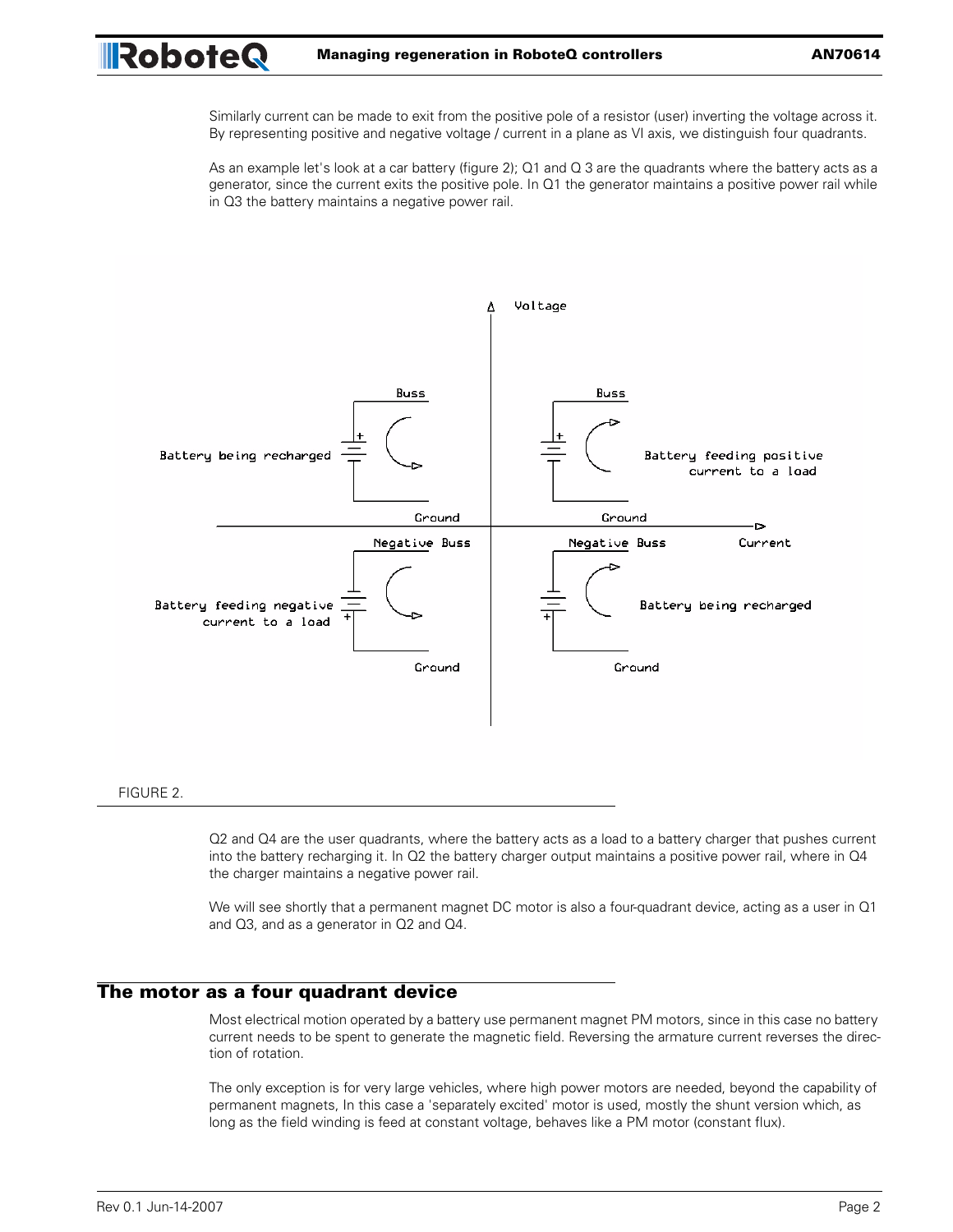In practice, since the shunt motor may malfunction should the field current accidentally become zero, what is used is a variation of the shunt motor called 'compound'. A small series field winding is added, to guarantee a minimum amount of field as long as there is armature current. An advantage of the shunt motor is that direction is reversed by reversing the field current, rather than the much larger armature current.

The interesting characteristics of the permanent magnet motor are:

- **•** Predictable behavior.
- **•** Ability to develop maximum torque at startup, when speed is zero
- **•** Absence of run away condition, this being the situation where the motor indefinitely increases its speed, until it destroys itself (something that can happen with separately excited motors).
- **•** Ideal in battery operation, since they do need to consume current to create the field flux.



### FIGURE 3.

From now on we refer exclusively to PM motors; they are widely used in many applications up to several HP.

As previously shown, a motor is a reversible machine; it acts in four quadrants of the Voltage / Current plane.

The motor can be assigned a positive pole, which corresponds to one of the two senses of rotation, for example the one moving a vehicle forward. Let's assume this is the clock-wise CW direction (Q1). Inverting the armature current inverts the direction, which becomes counter-clock-wise CW (Q3).

Q1 and Q3 are the quadrants where the motor is motoring, that is absorbing electrical energy and making mechanical work. Q2 and Q4 are the quadrants where the motor is generating, that are it is mechanically pulled, like for example by an electrical golf cart going downhill, and it acts as a DC generator.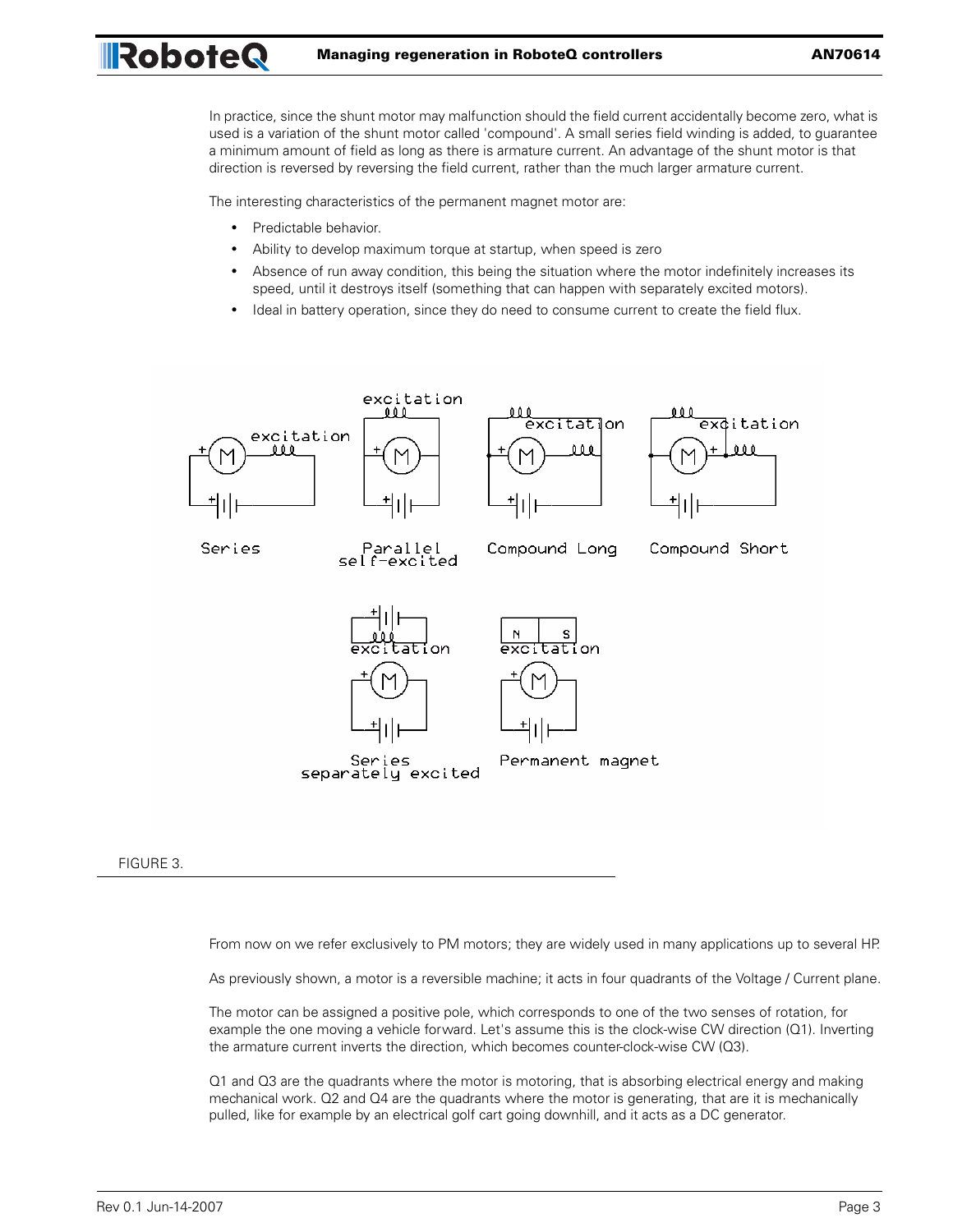



### FIGURE 4.

RoboteQ

It is useful to understand the equivalent circuit of a permanent motor. It is composed of a voltage generator equivalent to the Counter Electromotive Force CEMF, a series resistor equivalent to the resistance of the copper of the armature winding, a series inductance.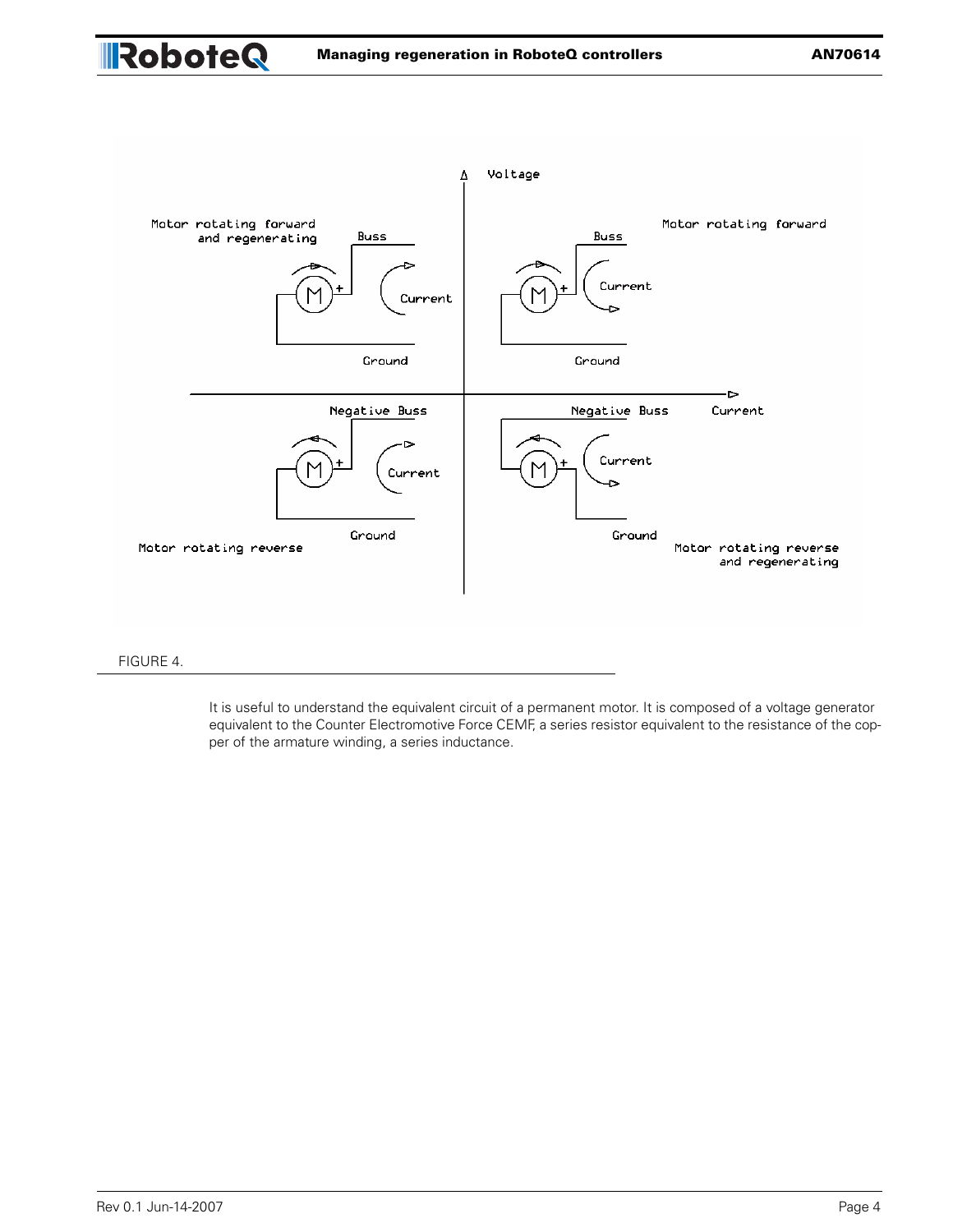

#### FIGURE 5.

**Robote Q** 

The figure above shows the electrical equivalent circuit. The flux of the motor is constant so it is incorporated in the constant.

Note that torque is proportional to armature current and CEMF is proportional to the speed; the faster the motor turns, the higher is the CEMF. If the motor is turned by an external agent (gravity on a steep downhill) the CEMF can exceed the voltage of the battery and recharge it.

### **Energy balance in a vehicle**

A moving vehicle has three energy components associated with its motion:

- Kinetic energy E<sub>K</sub>
- Potential energy E<sub>P</sub>
- Rotation energy E<sub>R</sub>

 $E_K = 1/2$  M V2 where M is the mass and V is the speed **(EQ 1) (EQ 1)** 

 $E_P = M g H$  where  $g = 9.8$  m/sec<sup>2</sup> is the gravity acceleration and H is the height **(EQ 2)** 

 $E_R = 1/2$  I W<sup>2</sup> where I is the moment of inertia and W the angular velocity **(EQ 3)** 

 $E_R$  is normally very small and can be ignored (unless the vehicle is build on purpose with a heavy spinning wheel, such as boats using gyroscopic rotating masses for stabilization).

The total energy of the vehicle is: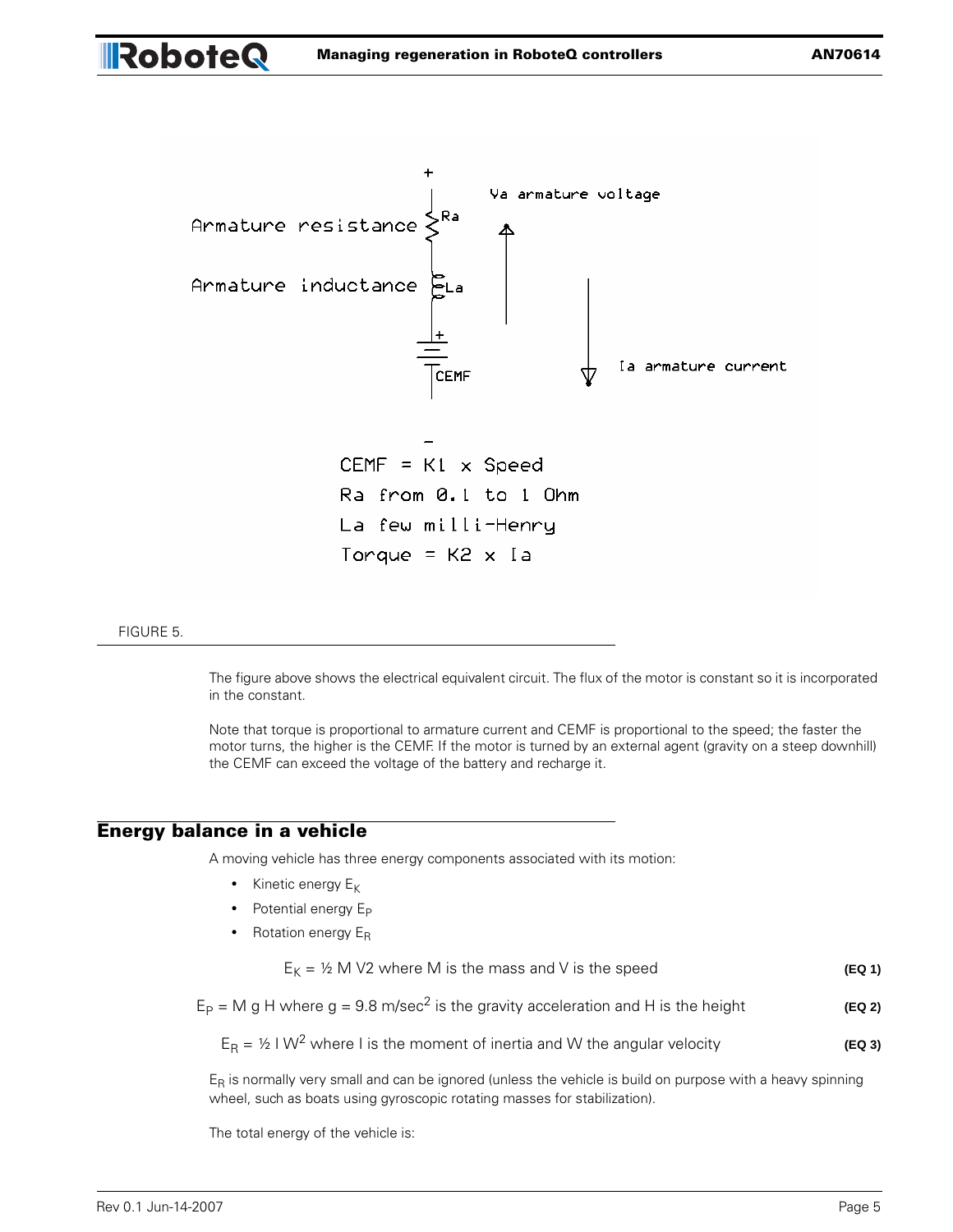$$
E_{\text{tot}} = E_K + E_P = M (1/2 V2 + 10 H)
$$
 (EQ 4)

We have approximated gravity to 10 meter/second<sup>2</sup>.

RoboteQ

A vehicle beginning an uphill slope will slow down losing kinetic energy (speed diminishes) while gaining potential energy (height increases). A vehicle beginning a downhill slope will lose potential energy (height decreases) and gain kinetic energy (speed increases).

A vehicle going over a summit with its motor disengaged will start moving downhill at constant acceleration until it will reach constant speed. This will happen when attrition and air resistance become sufficiently high to balance gravity. This is similar to a man parachuting who will initially fall at constant acceleration, until wind resistance will balance his speed and keep it constant.

A vehicle going over a summit with its motor engaged will behave in the same way, except that the motor will turn into a generator, effectively adding a braking effect to attrition and wind resistance so the vehicle will reach constant speed sooner and the speed will be lower.

Once the speed becomes constant, the kinetic energy remains constant; only the height decreases by a constant quantity over time. The delta Energy  $DE<sub>P</sub>$  is equal to:

$$
DE_{P} = 10 M (H2 - H1)
$$
 (EQ 5)

H2 is the initial and H1 is the final height.

Let's assume in the last case for simplicity that attrition and wind resistance are negligible, then all the lost potential energy goes into the motor.

If we make the loss of altitude H2 - H12 equal to the loss in one second, then assuming the motor is connected to the battery, then the motor will transform in electrical power the lost Potential Energy per second.

$$
Electrical Power = DEP = 10 M (H2 - H1)
$$
\n(EQ 6)

Let's make an example.

A 300 kilograms electrical cart rolls downhill at a constant speed of 15 km/hour (about 10 mile/hour) on a 15% incline. Each second the cart covers four meters.

The loss of height per second is:

$$
H2 - H1 = 4 \times 0.15 = 0.6 \text{ meters.}
$$
 (Eq 7)

The loss of potential energy per second is:

$$
DEp = 10 \times 300 \times 0.6 = 1,800
$$
 Joule per second (Eq 8)

In electrical terms this equates to 1.8 kilo Watt of electrical power.

The motor will generate an equivalent current (minus the generator efficiency), which will recharge the battery.

# **Coasting, Dynamic, Regenerative Braking**

Let's assume we have an electric cart reaching a summit and then rolling downhill. As the cart passes the summit, the current in the motor drops to zero as no more torque is requested of the motor. The cart starts rolling downhill at constant acceleration, speeding up and forcing the motor to turn faster and faster so the CEMF increases until the motor turns fast enough that the CEMF exceeds the battery. At that moment the motor becomes a generator and the current will invert its direction and flow into the battery recharging it.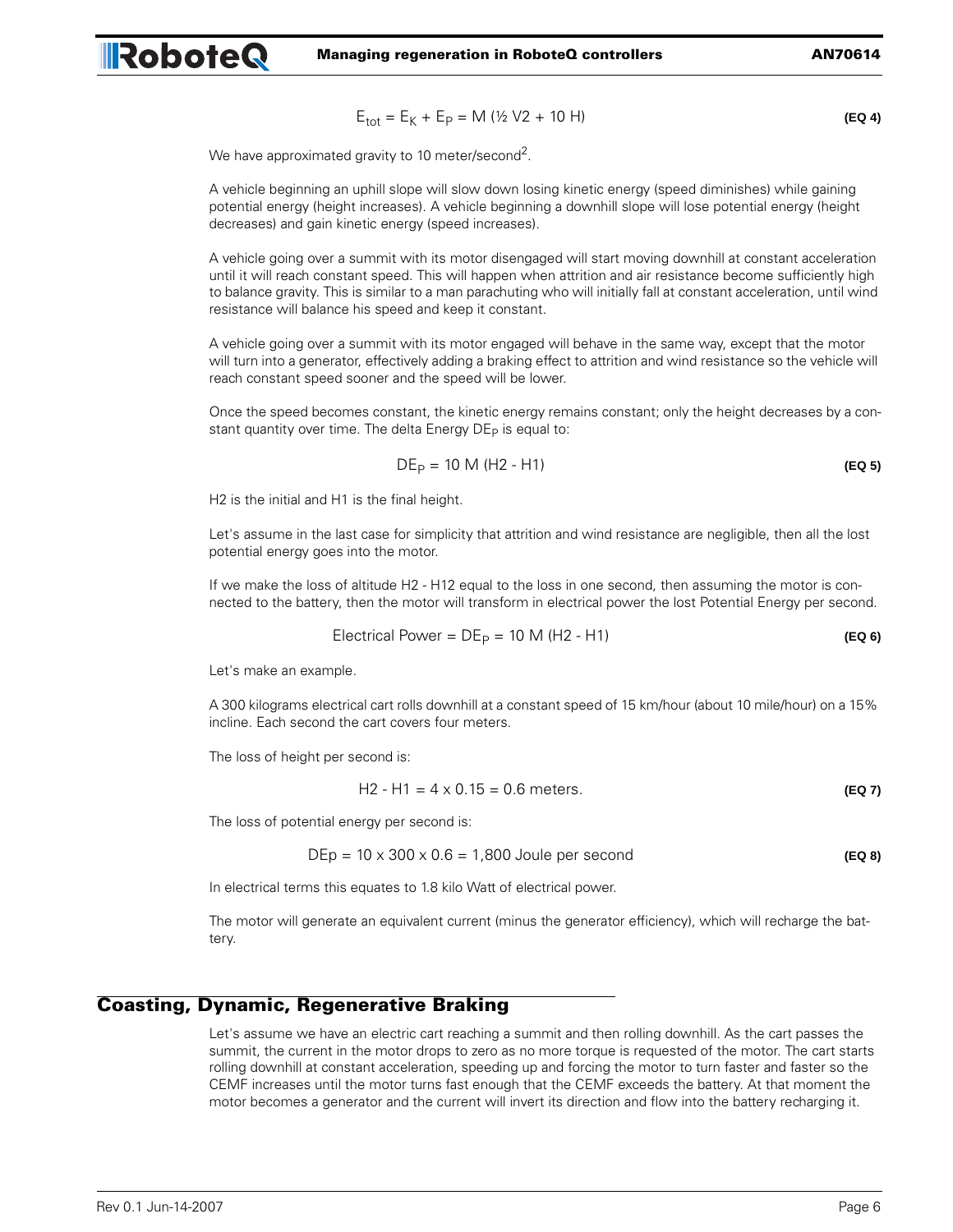The motor, as generator, will develop a Counter Torque, (equivalent to the motor developing a CEMF) which will act as a brake. Eventually Counter Torque and gravity will balance each other, at which point the cart will stop accelerating and will roll downhill at constant speed.

There are three ways a cart can be designed to handle a downhill:

- **•** Coasting.
	- The motor is disconnected and left floating. There is no braking effect from the motor and the cart will accelerate so to accumulate the maximum kinetic energy to help with the next uphill climb.
- **•** Dynamic braking The motor is detached from the battery and connected to a resistor. The potential energy lost downhill is dissipated as heat. The motor acts as a brake but the energy is lost as heat.
- **•** Regenerative braking

The motor stays connected to the battery and the CEMF (once exceeding the battery) will recharge the battery. The motor acts as a brake and the lost potential energy is stored in the battery.

# **Using a Power Supply**

RoboteQ

In some stationary application a power supply may be used instead of a battery; in this case regenerative braking may become dangerous.

A battery is a two-quadrant generator, capable of issuing (discharge) or receiving (recharge) current at constant voltage.

A power supply in general is designed as a one-quadrant generator, designed for issuing current at constant voltage, but not for receiving it.

If a power supply has to be used, then the best choice is a conventional power supply with large filtering output electrolytic capacitors; a regenerating motor will charge the capacitors and as long as the voltage does not exceed their maximum rating, the power supply will operate in two quadrants. A switching power supply may is in general not suitable.

# **The variable speed electronic motor controller**

A Roboteq Variable Speed Electronic Motor Controller is a device capable of regulating direction and speed of a motor. This is achieved by using a Power MOS bridge. The controller controls the direction of a motor by conducting on one side or the other side, which effectively inverts the current in the motor.

Speed is controlled by pulsating the Top MOS on one side of the bridge, while the Bottom MOS on the other side is always ON (PWM regulation); the speed will be proportional to the Duty Cycle of the PWM.

The Bottom MOS on the same side of the bridge of the Pulsating MOS is pulsated too in opposition to the Top MOS (the two must never be ON at the same time, or they will short the power supply with consequent damage to the controller).

The reason for pulsating the Bottom MOS is to provide a low resistance path to the inductive current of the motor, which is made safely re-circulate avoiding the typical high voltage spikes generated by an inductive load.

The Figure below illustrates the concept. At the top the Power Bridge is shown when the battery feeds the motor, and at the bottom when the motor re-circulates.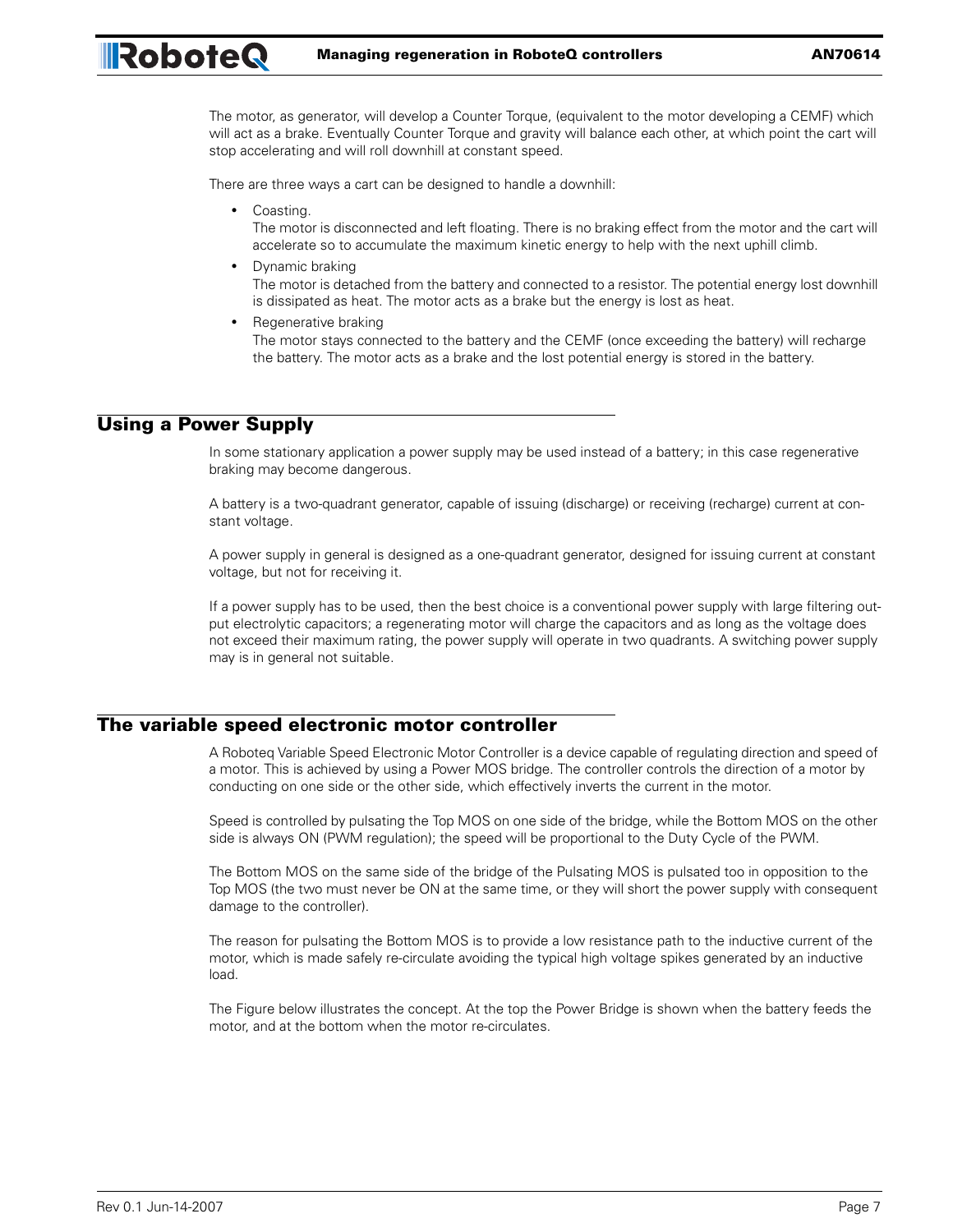





#### FIGURE 6.

RoboteQ

In the figure above both the controller and the motor have been conventionally assigned a positive pole, which for the controller corresponds to a positive current being generated and for the motor corresponds to the forward sense of rotation. Clearly this is a convention, as neither the controller nor the motors are in reality sold with a positive pole clearly marked.

Reversing the power bridge would reverse the sense of rotation of the motor, which would rotate backwards.

Less intuitive is the operation in the second and fourth quadrant, where the motor would generate current. To better understand this let's refer to the practical situation of a vehicle in motion.

A consequence of the motor current re-circulation is that the motor current is almost constant (effectively filtered by the inductance of the motor). Typically the inductance of a motor is few milli-Henry while the internal resistance is at least 100 milli-Ohm, so the time constant  $T = L/R$  is in at least 10 millisecond, much lager than the PWM frequency, hence the smoothing of the current into an almost DC current.

The figure below shows how the Power Bridge chops the battery current, while allowing the motor current to be DC. In essence the controller maintains the battery voltage constant and chops the battery current, while in turn chopping the motor voltage and maintaining constant the motor current.

Obviously the power generated by the battery must be equal to the power given to the motor (the controller has very high efficiency). Indicating the duty cycle as DC:

Power generated by the battery: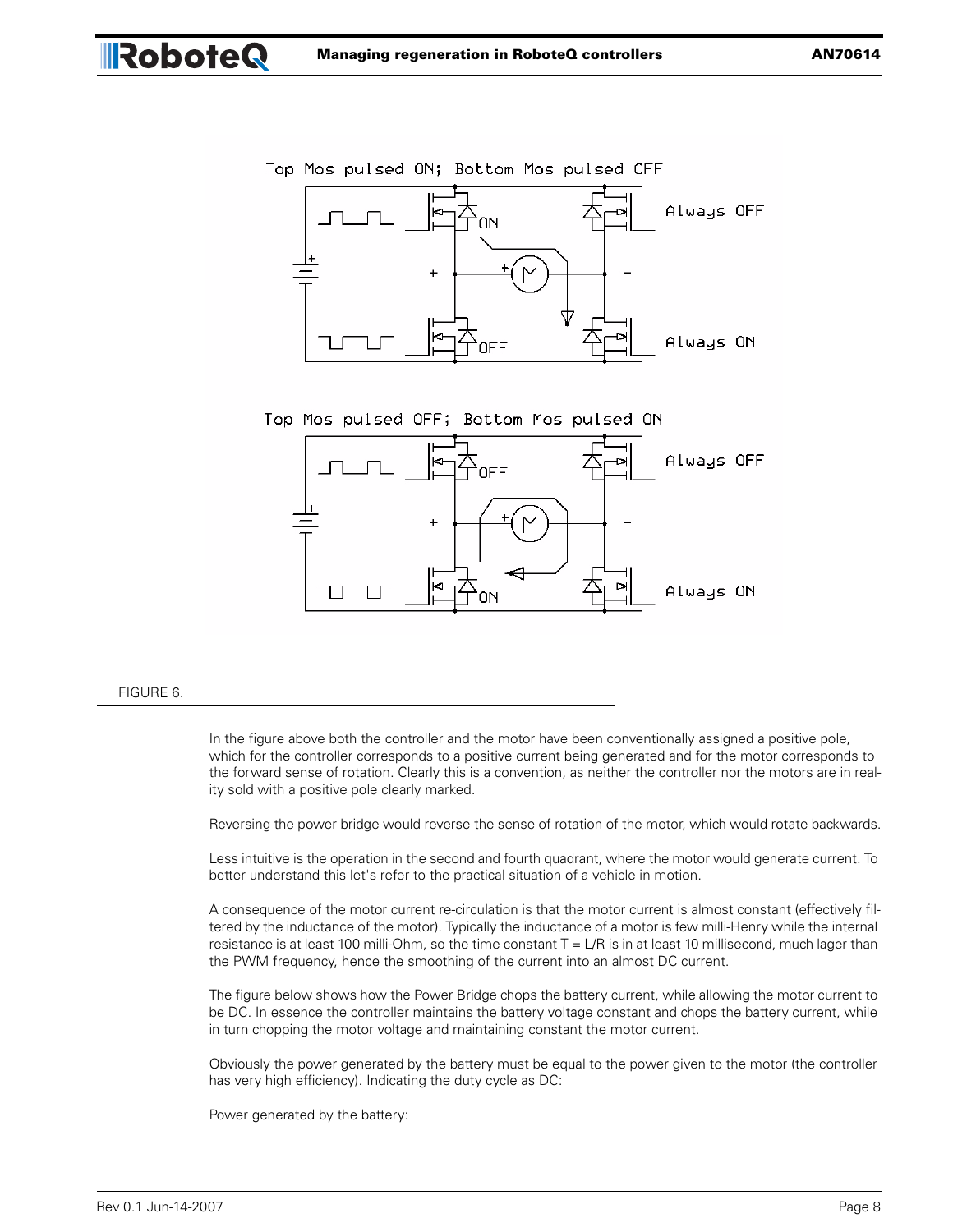$$
V_{bb} \times I_{average} = V_{bb} \times I_{peak} \times DC
$$
 (Eq 9)

Power received by the motor:

$$
I_{\text{mot}} \times V_{\text{mot}} = I_{\text{mot}} \times V_{\text{bb}} \times \text{DC}
$$
 (Eq 10)

Therefore:

**RoboteQ** 

$$
V_{\rm bb} \times I_{\rm peak} \times DC = I_{\rm mot} \times V_{\rm bb} \times DC
$$
 (Eq 11)

$$
I_{\text{peak}} = I_{\text{mot}} / \text{DC}
$$
 (Eq 12)

As an example, measuring 5 Amp continuous current in the motor when the duty cycle is 10% means that the peak of current in the battery is 50 Amp, something to take into account in designing the mechanical and electrical power connections.



### FIGURE 7.

In reality what described above is not what is observed, since the current at the battery  $I_{\text{bb}}$  is close to a DC current, due to the smoothing effect of the of large electrolytic capacitors mounted in the controller.

Consequently the battery delivers a constant amount of power (constant voltage/constant current):

$$
P_{\rm bb} = V_{\rm bb} \times I_{\rm bb}
$$
 (Eq 13)

The motor conversely has its voltage  $V_{bb}$  chopped by the duty cycle DC and a constant current  $I_{mot}$ ; the two powers need to be the same, therefore:

$$
V_{\rm bb} \times I_{\rm bb} = (V_{\rm bb} \times DC) \times I_{\rm mot}
$$
\n
$$
I_{\rm mot} = I_{\rm bb} / DC
$$
\n(EQ 14)

In conclusion the current flowing in the motor is larger than the current measured at the battery except than when the duty cycle becomes 100%.

The example above refers to the controller and the motor in the first quadrant,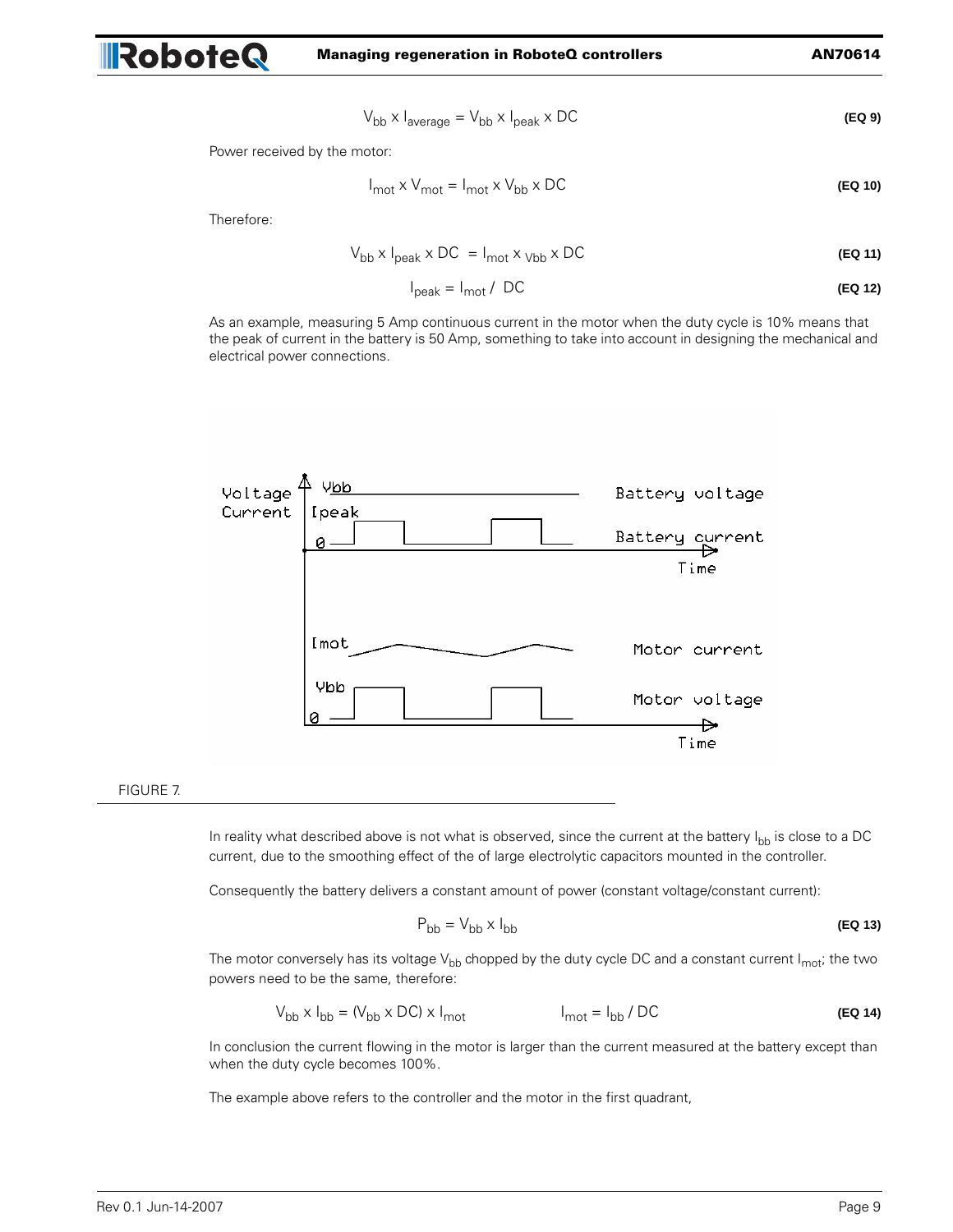# **The motor as a generator**

Figure 7 depicts an electrical vehicle climbing an incline moving forward (top) or in reverse (bottom). When the vehicle rolls downhill it will turn the motor pressed by the force of gravity so the motor will actually turn into a generator.



FIGURE 8.

When the vehicle is climbing the motor will absorb current; when the vehicle reaches the summit the torque required will drop significantly and the motor current will drop practically to zero. When the vehicle rolls down the downhill slope the current will actually invert direction and flow into the controller.

# **The four quadrants**

The figure below illustrates the four quadrants corresponding to the above situation of a vehicle moving forward and reverse either climbing up or rolling down.

For simplicity we have indicated only the current flow when the Power Bridge is in conduction, so the Top MOS ON and the corresponding Bottom MOS is OFF.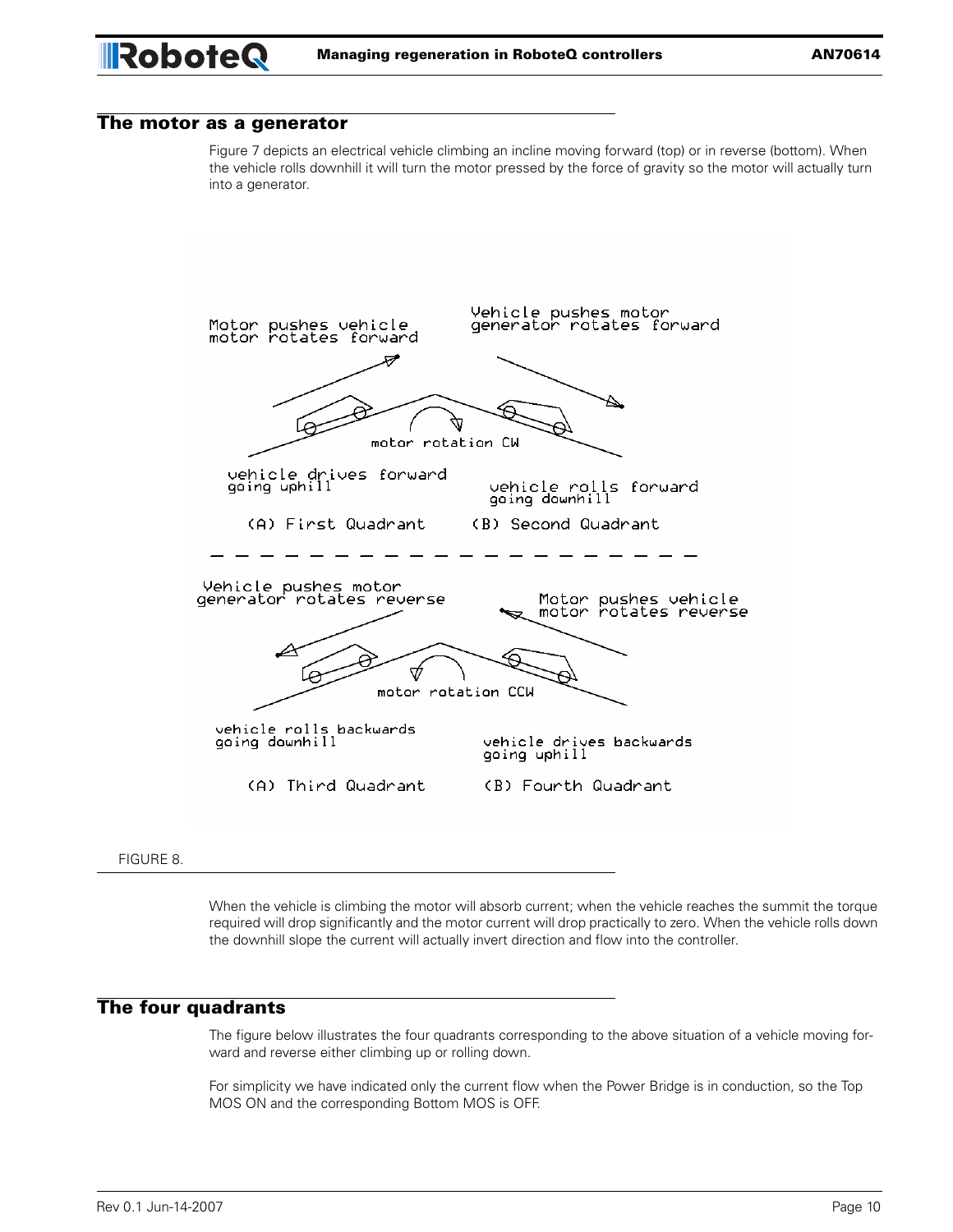

### FIGURE 9.

RoboteQ

The currents are indicated only for the phase of the Duty Cycle corresponding to the pulse (ON); when the Duty Cycle is OFF the current flow is not indicated, but in this case both Top MOS are OFF and both Bottom MOS are ON, so the motor is shorted and the current flows through the two Bottom MOS.

The Forward/Reverse gear switch controls the Power Bridge, which in turn controls which side of the Bridge conducts so inverting the current in the motor by exchanging the polarity of the voltage across the motor.

The accelerator pedal controls the duty cycle, which can be zero (both Bottom MOS ON), 100% (DC current) or in the between (pulsating).

While the vehicle rolls downhill the operator could keep gear and pedal in any position.

This means we have different situations where the motor regenerates.

Specifically: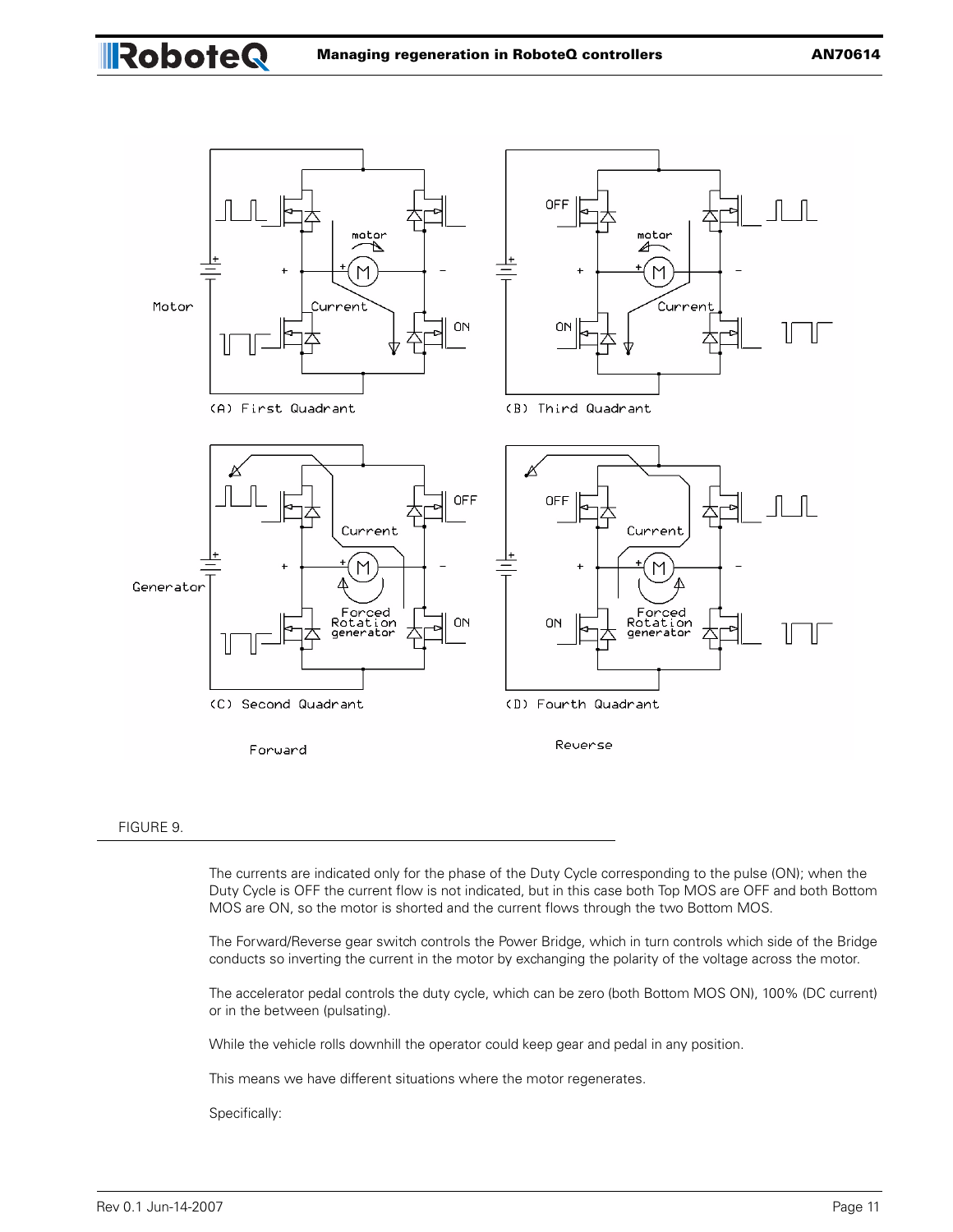- **•** If the operator releases the accelerator pedal then the duty cycle becomes zero, both Bottom MOS are ON, both Top MOS are OFF and the generator is permanently shorted. The gear position makes no difference. This corresponds to dynamic braking, where the generator dissipates energy on its own internal resistance developing a Counter Torque that has a braking effect on the vehicle. No regeneration takes place.
- **•** If the operator keeps the pedal pressed half way and the gear Forward, there will be a duty cycle and during the pulse of the duty cycle (ON) the Power Bridge will conduct and the generator will discharge its current into the battery. The regeneration lasts only the time of the pulse in the duty cycle (ON). During the OFF time of the duty cycle the motor is still shorted being both Bottom MOS turned ON so dynamic braking takes place.
- **•** If the operator keeps the pedal pressed half way and the gear in Reverse, the above situation still applies, except that the other half of the Power Bridge will conduct. Consequently the current will enter the battery from the negative pole, so there will be no regeneration

 From the above discussion results that the maximum regeneration is achieved with the pedal pressed fully forward so the duty cycle is 100% forward.

In this case the top left MOS and the bottom right MOS are permanently ON, and we have un-interrupted regeneration.

RoboteQ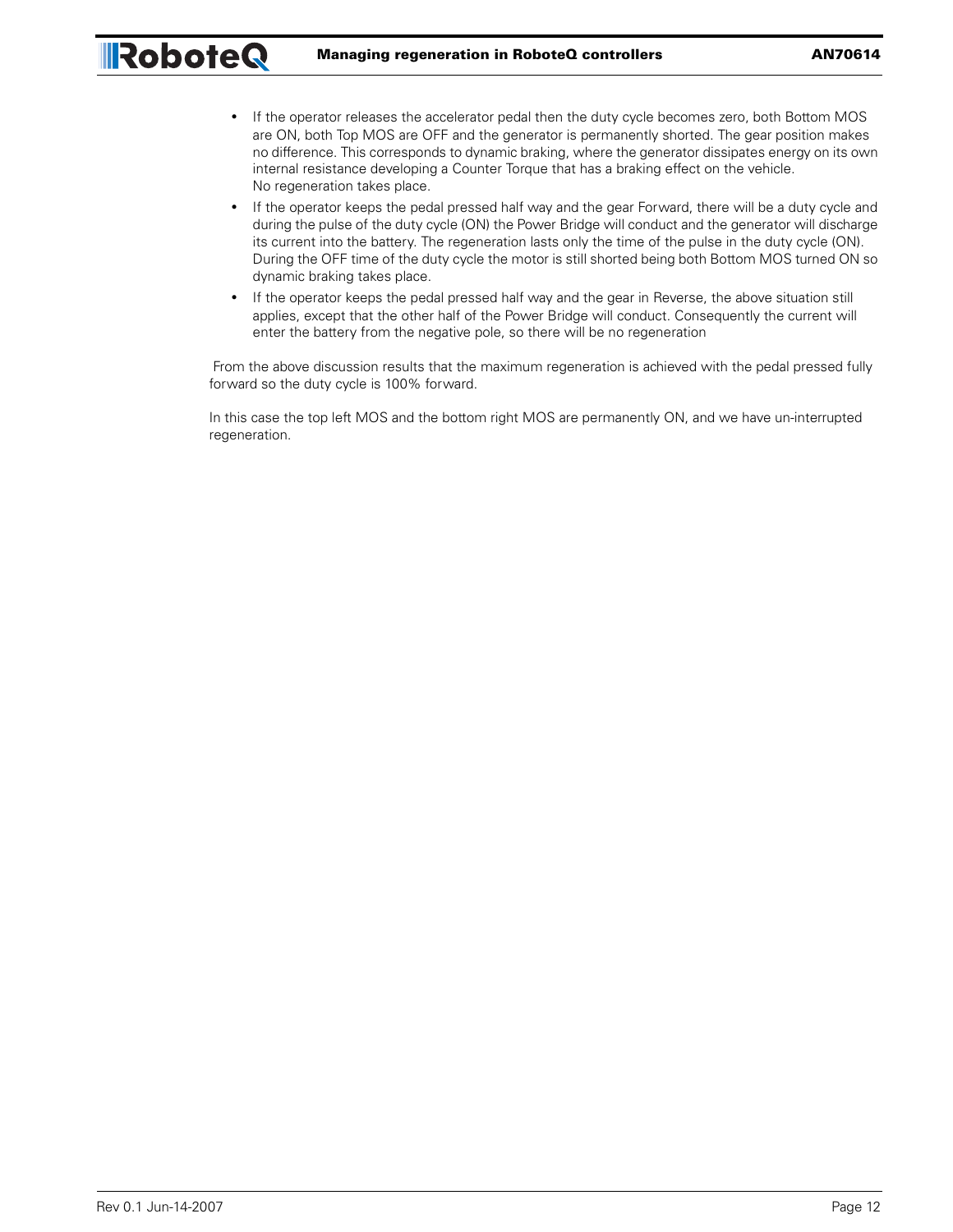

FIGURE 10.

RoboteQ

### **Proofing the installation against regeneration**

Few simple rules can help in achieving an installation which is secure against regeneration.

**•** Use two separate batteries, one (Vbb) for the motors and one (Vcc) for the controller logic. This ensures that the control logic is always correctly working even if the Vbb battery is semi-discharged and becomes subject to ample voltage swings which may cause unpredictable transients while the motors turn. Vcc can be any voltage and does not need to be tightly regulated, as long as its value does not fall below 12 Volt. Vbb needs no regulation at all and large changes in its value are tolerable as long as its peak value does not exceed 40 Volt. This means that in applications where a power sup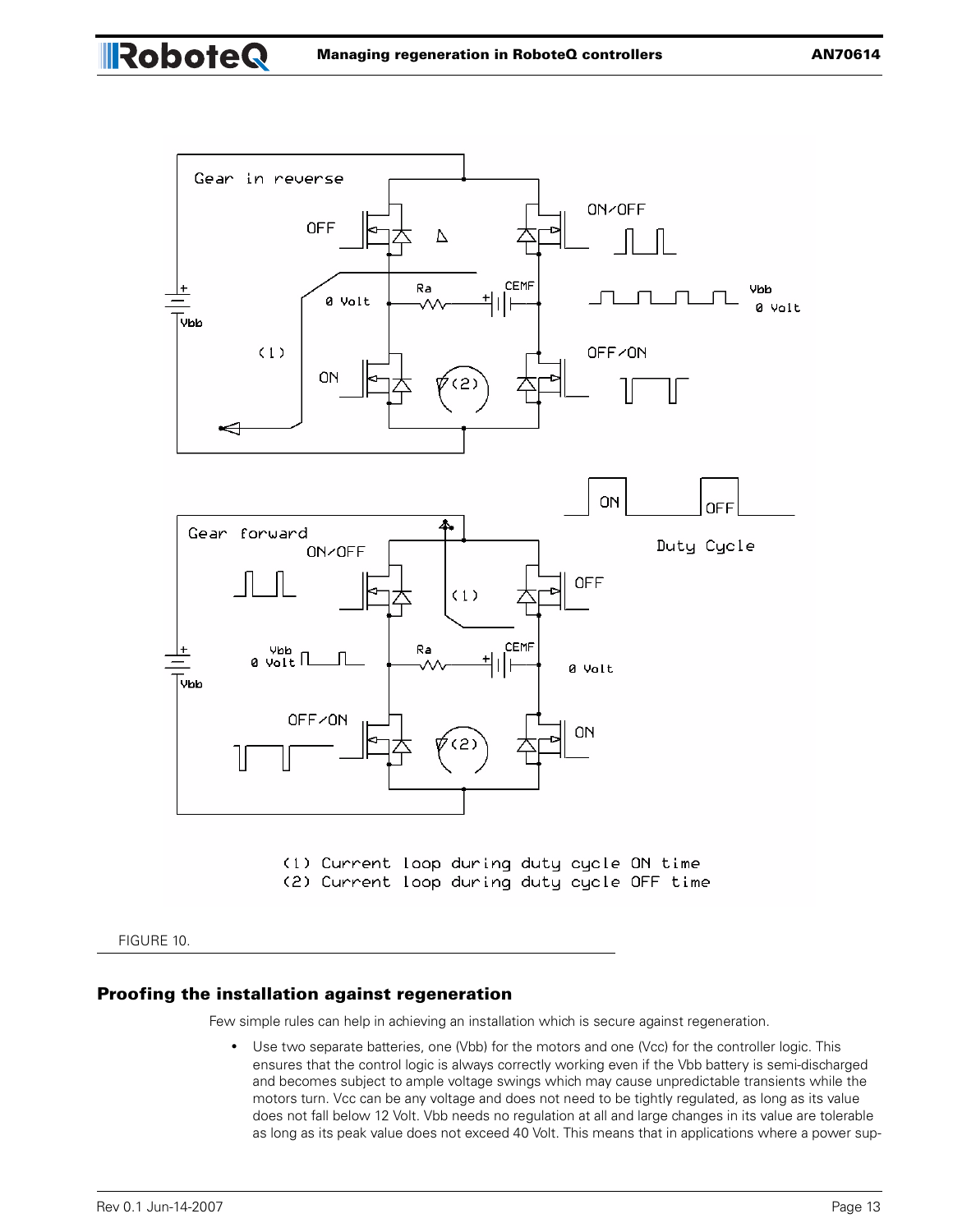ply is used, it is possible to use a simple supply consisting of a center tapped transformer, a four diode rectifier bridge and a small electrolytic capacitor to provide a moderate amount of filtering.

- **•** Avoid turning ON/FF the voltage to the motors by a switch in series with the battery. Ground the Vcon wire instead.
- **•** Should an emergency switch be needed, use:

RoboteQ

- a Double Pole Double Throw switch for small / medium motors.
- a high current contactor which actuates a relay shorting Vcon to ground.
- In both cases ground the Vcon terminal when operating the emergency switch.

Following the above precautions will considerably reduce the chance of damage because of transients or regeneration.

Please note that grounding the terminal Vcon will float the power bridge; this will bring to zero the motor current except that if the motor is driven, it could create a regeneration current through the battery Vbb. Grounding Vcon does not automatically always ensure zero motor current

The figure below illustrates the above concepts in schematic form.

### (A) SMALL MEDIUM MOTOR CIRCUIT WITH MANUAL EMERGENCY SWITCH



### (B) LARGE MOTOR CIRCUIT WITH CONTACTOR EMERGENCY SWITCH

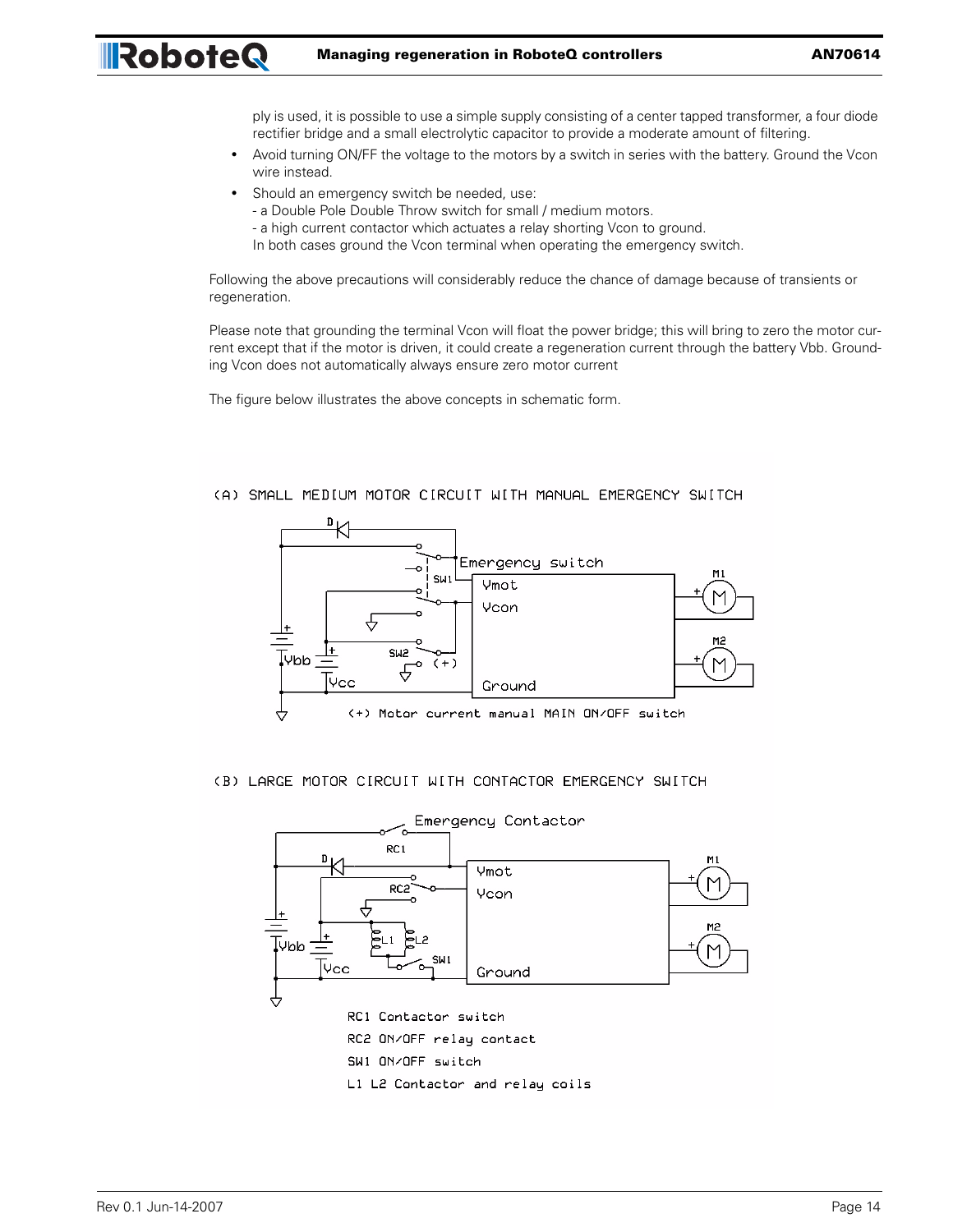With reference to the figure above, the schematic (A) is applicable to motors for a total current up to 30 Amp; above such value (B) a specialized high current switch, the contactor is used, a DC current switch operated through a coil, similarly to a relay. In both cases, operating the emergency switch automatically grounds the terminal Vcon. This fact not only helps against regeneration transients, but has the additional advantage that forces the current to zero, extending the life of the emergency switch by reducing the sparking across the emergency switch contacts.

A few words about the role of the diode D; such diode is normally reverse biased and conducts only if the regeneration voltage across the motors exceeds the voltage value. In this case the diode will conduct and will clamp Vmot to the voltage Vbb avoiding regeneration over-voltages and dangerous over-voltage spikes.

Essentially Vbb acts as a giant zener diode in parallel to the motor generator and limits the voltage across the motor and therefore across the controller.

For Robotic applications where a light vehicle moves on an almost flat terrain, then the diode D can be a plastic 50 volt, 10 Amp continuous current for motors having an armature resistance larger than 200 milli-Ohm.

In fact the diode D does not normally conduct, as it is shorted by the emergency switch, and conducts only if (1) the emergency switch is opened and (2) there is a regeneration voltage above the voltage Vbb, a situation which will happen rarely and will last a few seconds.

Obviously in cases where prolonged regeneration is expected from very powerful motors, like a fully loaded vehicle in a long downhill ride, then a diode D with adequate current capability needs to be used.

### **Battery disconnect during regeneration**

RoboteQ

From the above discussion it is clear that when the battery Vbb is disconnected it is essential to (1) short to ground the terminal Vcon and (2) have a recirculation path through the battery via the diode D to discharge the regeneration energy.

Unfortunately the battery Vbb may become disconnected in an unpredictable way when a protection fuse is blown open; in this case it a method needs to be adopted where the open fuse is detected and Vcon is consequently grounded.

The figure below shows a circuit which detects either an open fuse or an open emergency switch and shorts Vcon to ground. It is more complex then the preceding examples and its use is suggested in applications where high power motors are used (armature resistance below 200 milli-Ohm) and substantial regeneration is expected (large vehicle or heavy rotating mechanical mass).

It should be noted that the moment the fuse blows, the battery current from Vbb instantaneously goes from the tens of Amperes (the fuse current rating) to zero; the voltage drop across the battery internal resistance will disappear and the voltage across Vbb will increase instantly by several volts.This reinforces the turn on of the transistor Q1, creating a sort of histheresys effect turning on Q1even if the Vmot voltage before the fuse blows is close to Vbb.

If heavy regeneration is expected, then the regeneration voltage may exceed Vbb for an extended period of time (clamped at Vbb plus the forward diode drop), during which Q1 will remain OFF. In this case a second transistor Q2 will turn on. It should be that either Q1 or Q2 is ON, but not both at the same time. Q2 will conduct in case of extended regeneration.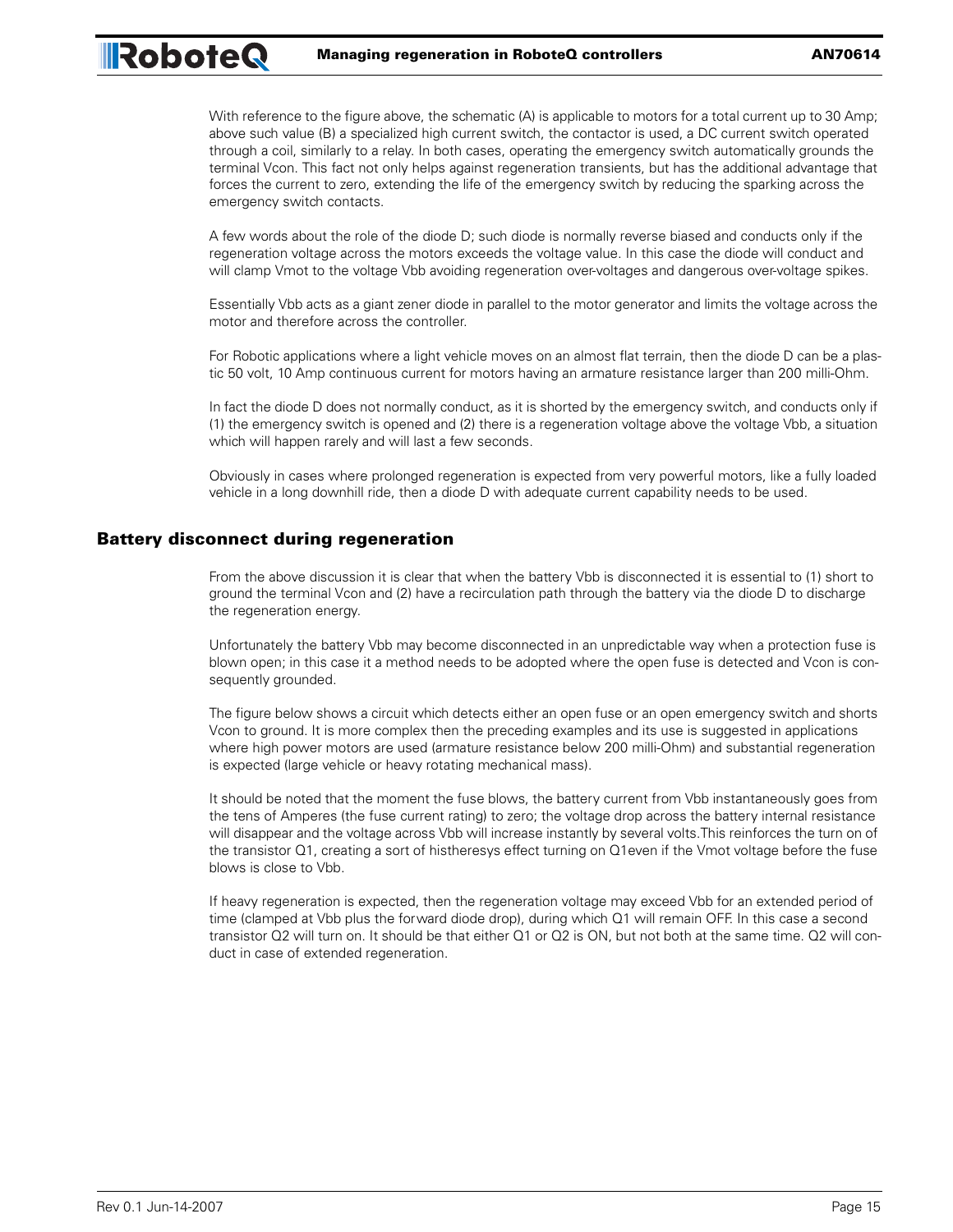If the fuse or the emergency switch becomes open, either Q1 or Q2 grounds Vcon avoiding regeneration damage



D1/D2 clamps regeneration overvoltage to Ybb max

FIGURE 11.

RoboteQ

# **Appendix A - Sizing the motor**

There are many power train calculators on the Web, so rather than repeating one here, we take the opportunity to show on which formulas are they based.

Let's assume we want to determine the size of the motor needed to accelerate a 300-kilo mass M golf cart from zero to 15 kilometer/hour speed S up a 20% incline I reaching final speed in 10 seconds.

The speed V in meter / second is:

 $V = 15,000 / 3,600 = 4.2$  meter / second **(EQ 15)** 

The constant acceleration A required will be:

 $A = V / Time = 4.2 / 10 = 0.42$  meter / sec2 **(EQ 16)** 

The space S covered by the cart is equal to:

$$
S = \frac{1}{2}
$$
 A T2  $S = 0.5 \times 0.42 \times 10 \times 10 = 21$  meter (Eq 17)

The cart will climb according to the slope I gaining H elevation:

$$
H = 1 \times S = 0.2 \times 21 = 4.2
$$
 meter (EQ 18)

The cart energy will go from zero to  $E_{tot}$ , where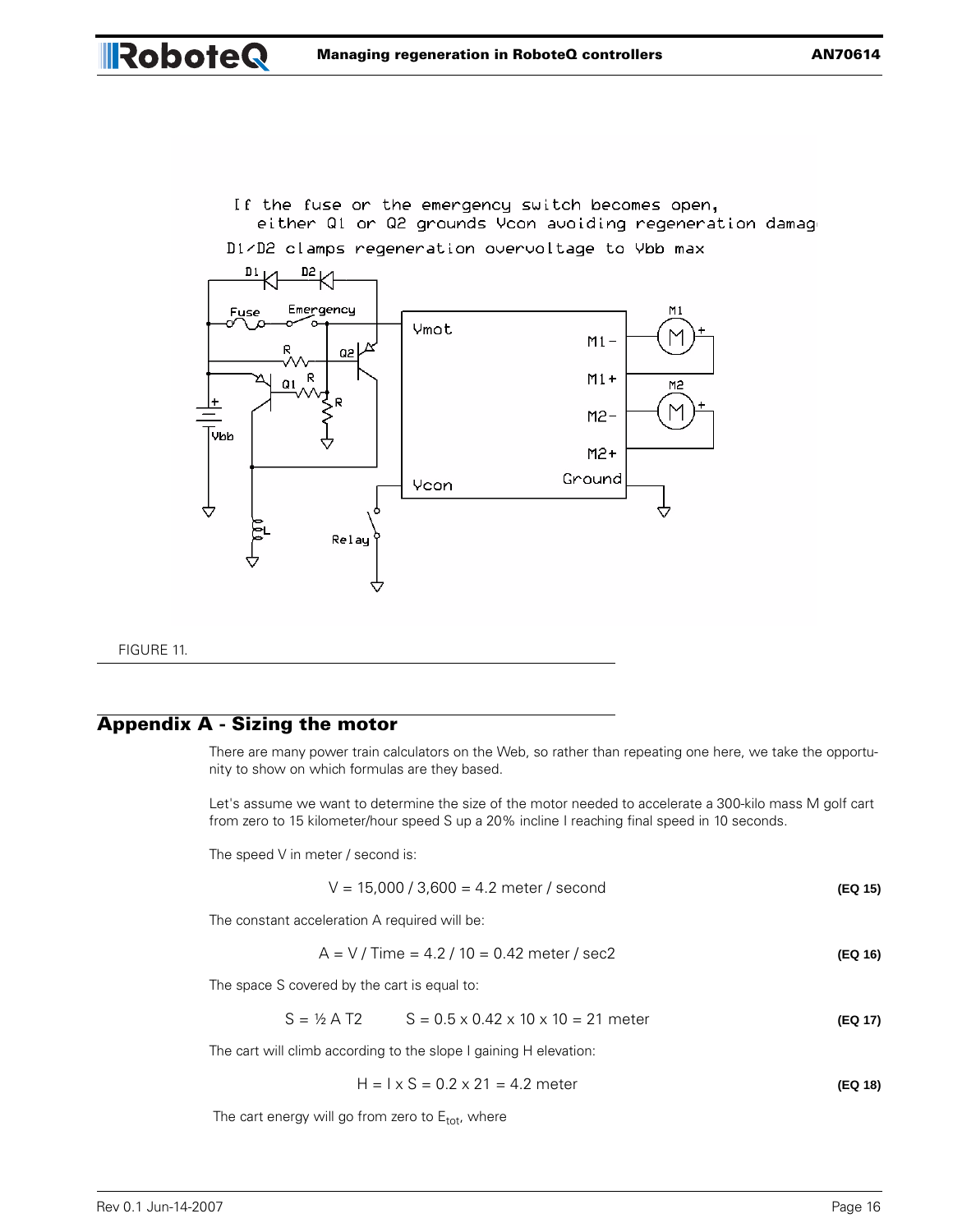$$
E_{\text{tot}} = E_K + E_P = M \ ( \frac{1}{2} \sqrt{2} + 10 \ H) = 300 \times (0.5 \times 4.22 + 10 \times 4.2) = 15,246 \text{ Joules}
$$
 (Eq 19)

The power P will be:

RoboteQ

$$
P = E_{\text{tot}} / \text{Time} = 15,246 / 10 = 1,525 \text{ Joule/sec} = 1,525 \text{ Joule} / \text{sec}
$$
 (Eq 20)

Since 1 HP is equal to approximately 750 Joule / sec, the HP rating of the motor is:

$$
HP = 1,525 / 750 = 2 HP
$$
 (Eq 21)

Assuming a 24 Volt battery system, considering the average efficiency of a motor is 75%, the electrical power required by the motor will be:

Electrical Power = 1,525 Watt / 0.75 = 2,033 Watt **(EQ 22)**

Motor Current = Electrical Power / Battery Voltage = 2,033 / 24 = 85 Amp **(EQ 23)**